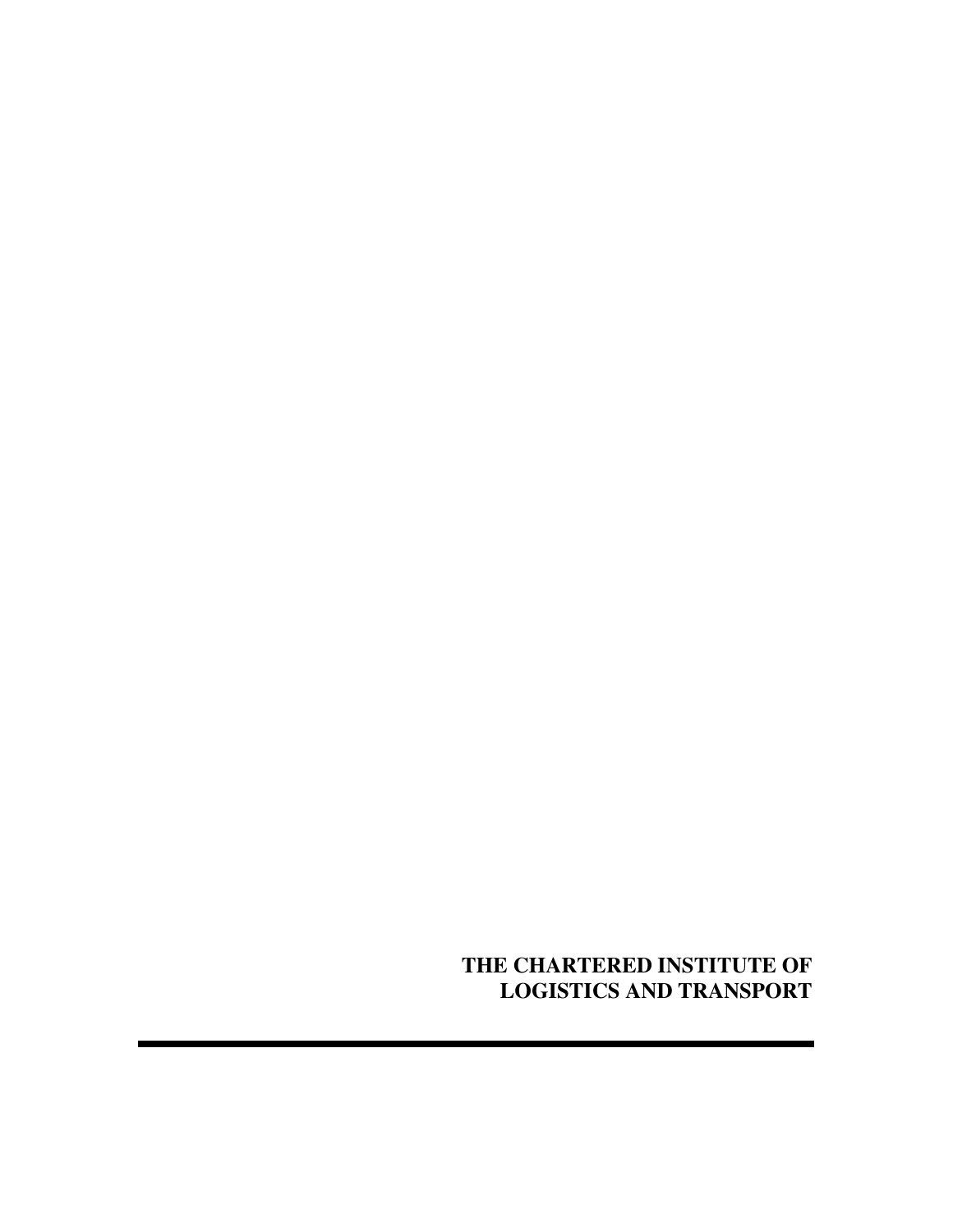# **ROYAL CHARTERS AND BYE-LAWS**



2<sup>nd</sup> Floor 11/12 Buckingham Gate London SW1E 6LB

16 January 2007

## **ROYAL CHARTER**

George the Fifth by the Grace of God of the United Kingdom of Great Britain and Ireland and of the British Dominions beyond the Seas King, Defender of the Faith, Emperor of India: To all to whom these Presents shall come, Greeting!

Whereas it has been represented to Us –

- 1. (1) That the Institute of Transport as now existing (hereinafter called "the Existing Institute") is an Association which was incorporated not for profit, on the  $26<sup>th</sup>$  day of August, 1920, by licence of the Board of Trade under the Companies Acts, 1908 to 1917, of which the general objects set out in its Memorandum of Association as varied in pursuance of a special resolution of the  $7<sup>th</sup>$  day of October 1922, compromise the following:-
	- (a) To promote, encourage and co-ordinate the study of the science and art of transport in all its branches, to initiate, foster and maintain investigation and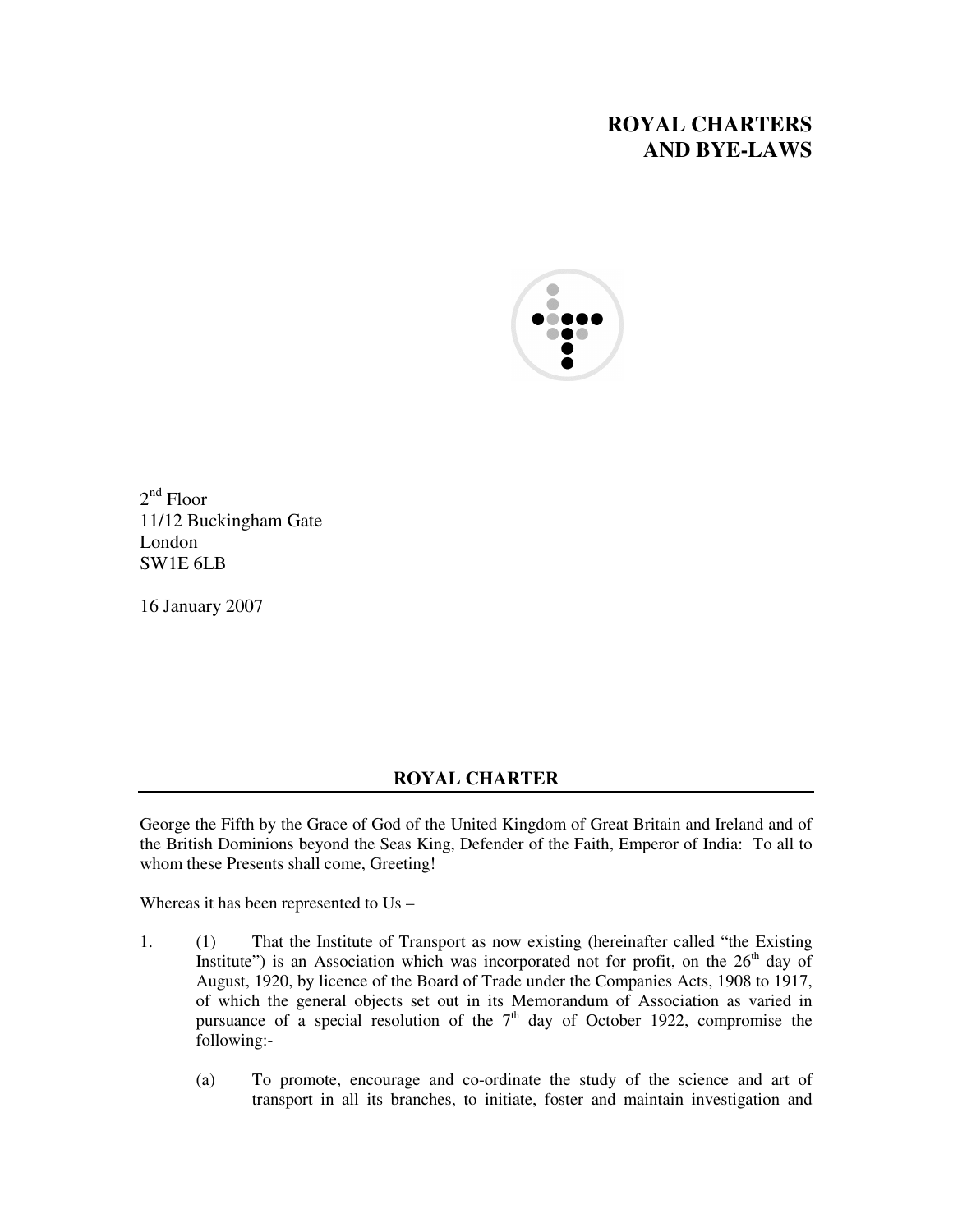research into the best means and methods of and appliances for transport, transit and locomotion and the problems that are involved and their most satisfactory solution, to extend, increase and disseminate knowledge and exchange information and ideas in regard to all questions connected therewith and to assist and further in all practicable ways the development and improvement of transport transit and locomotion in the best interest of the community;

- (b) To hold meetings of the Existing Institute for reading and discussing communications bearing upon traffic and transport and methods or subjects relating thereto;
- (c) To provide for the delivery of lectures, the holding of classes and examinations the awarding of certificates, medals, scholarships and diplomas in connection with traffic and transport;
- (d) To hold or promote exhibitions of appliances, apparatus or systems of transport;
- (e) To compile, print, publish, lend, sell or distribute the proceedings and reports of the Existing Institute or any papers, communications, statistics, works, text books or treatises on traffic and transportation or subjects connected therewith in the English or any foreign language;
- (f) To form a library of works relating to traffic and transport in connection therewith to acquire, sell or exchange books, works or manuscripts and to make, alter or rescind any regulation for the governance or loan thereof;
- (g) To make grants of money, books, apparatus or otherwise for the purpose of promoting invention and research in connection with traffic or transport or subjects connected therewith;
- (h) And other objects incidental or subsidiary to the foregoing:
- (2) That in 1922, His Royal Highness the Prince of Wales was pleased to become and now is the Honorary President of the Existing Institute:
- (3) That the Council of the Existing Institute is representative of persons engaged in or in connection with administering, managing, conducting, operating, or carrying on the principal forms of transport, transit, locomotion or traffic by land, sea, inland water or air which exist in the British Dominions and that the Members of the Existing Institute according to their respective classes are generally persons engaged in, having experience of or studying some one or more of the said forms of transport, transit, locomotion or traffic or some part or parts thereof:
- (4) That, according to its Memorandum of Association, the Existing Institute is not established for the purposes of gain and no portion of its income or property can be paid or transferred directly or indirectly by way of dividend, bonus or otherwise by way of profit to the Members of the Existing Institute or any of them except to the limited extent authorised by the said Memorandum for or in connection with the furtherance of the objects of the Existing Institute and the Existing Institute directs its efforts exclusively to the attainment of the objects recited above:
- (5) That the Existing Institute has in conjunction or by co-operation with certain of the Universities and Colleges of Universities, Technical Colleges and other educational Institutions in the British Dominions established courses of instruction in the science and art of transport and has organised courses of lectures in regard to special branches of traffic, transit and locomotion and out of its fund or by the munificence of private donors offers and awards gold and silver medals and other premiums for or in connection with research into special problems of traffic and transport of importance to the public:
- (6) That between the months of October and June in each year the Existing Institute holds an Annual Conference at some place in the United Kingdom and also a series of meetings in London, at which papers are read and discussions take place in regard to questions of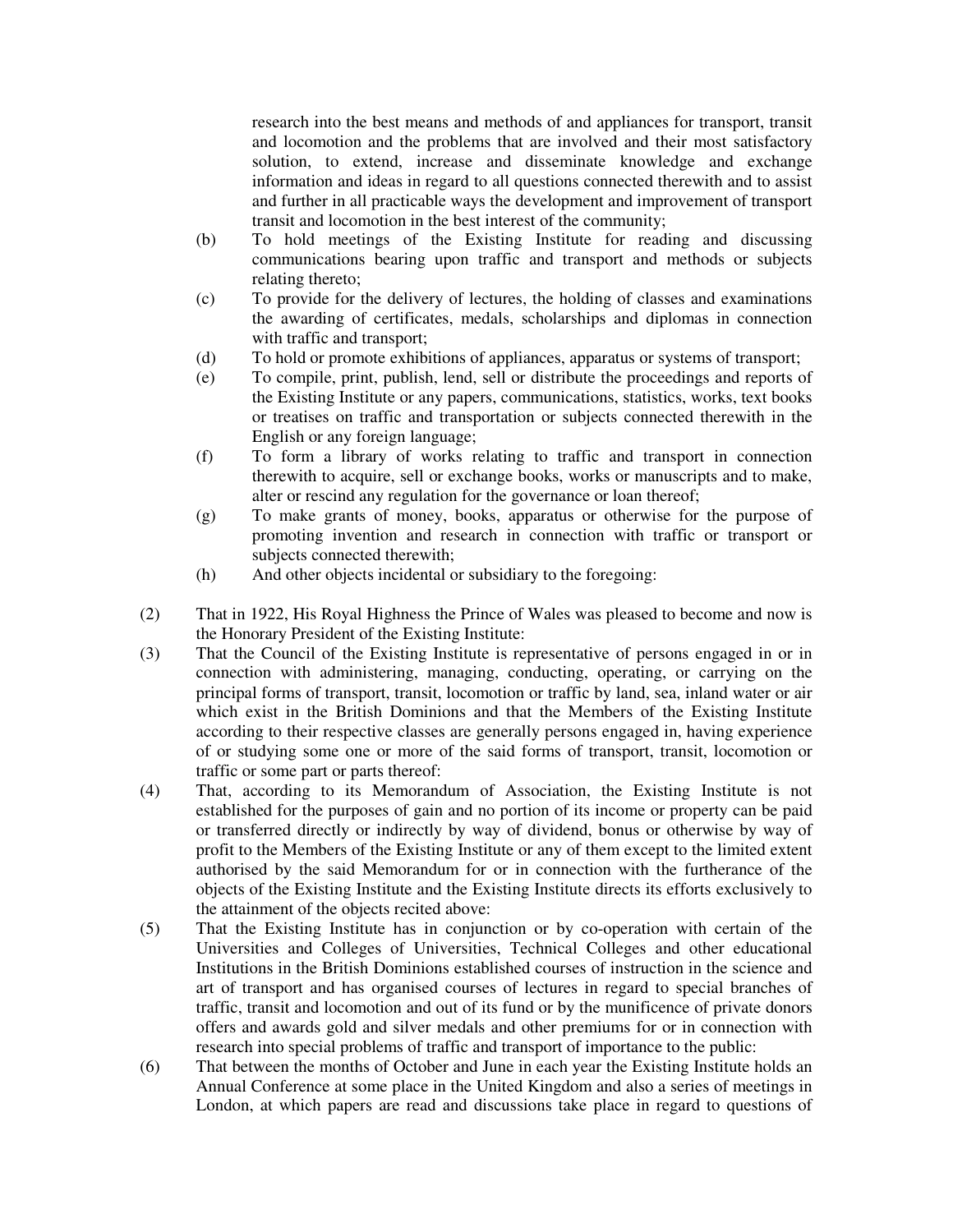transport and traffic of national or international importance and organises series of lectures for the benefit of its Students and Graduates in regard to matters of locomotion and transit and cognate matters and publishes for the information of all its members a Journal which includes a record of its proceedings:

- (7) That the Existing Institute has also established Local Sections in various towns in the United Kingdom including Manchester, Birmingham, Leeds, Newcastle-upon-Tyne and Bristol, at which meetings are held and papers read and lectures given on questions of transport and traffic:
- (8) That the Existing Institute is possessed of certain leasehold premises at 15 Savoy Street, Victoria Embankment, in the County of London, but save as aforesaid is possessed of no freehold or leasehold property:
- (9) That the Existing Institute has at the present a total of 2,414 Members of which 1,297 are Corporate Members comprising 846 Members and 451 Associate Members and of which 1,117 are Non-Corporate Members comprising 1 Honorary Member, 34 Associates, 866 Graduates and 216 Students:
- (10) That it will greatly promote and facilitate the attainment of the objects of the Existing Institute if the same be incorporated by Royal Charter conferring and imposing upon the Institute when so incorporated the powers, rights, authorities and privileges, the duties and obligations hereinafter contained:
- (11) That a draft of Bye-Laws for the administration, management, direction, conduct and control of the property and affairs of the Existing Institute when so incorporated has been submitted to and approved by a specially convened Meeting of the Council of the Existing Institute and a copy of such draft has for the purpose of identification been signed by Colonel Sir Joseph Nall, Knight Bachelor, Companion of Our Distinguished Service Order, Member of Parliament, the Immediate Past President of the Existing Institute:
- (12) That it has been resolved at a specially convened meeting of the Council of the Existing Institute that if and when this Our Charter shall have been granted the property and assets of every description belonging to or held in trust for the Existing Institute and the use of same in furtherance of any of its objects shall be transferred to and vested in the Institute as so incorporated by this Our Charter, subject nevertheless to the Institute as so incorporated thereout defraying and providing for all debts and liabilities (if any) then incurred by or on behalf of the Existing Institute to the discharge of which the said property or assets may at the moment of such transfer and vesting be applicable:
- 2. AND WHEREAS The Right Honourable Major General Sir Eric Campbell Geddes, Member of the Privy Council, Knight Grand Cross of the Most Honourable Order of the Bath, Knight Grand Cross of the Most Excellent Order of the British Empire, Knight Bachelor, Doctor of Law, The Right Honourable Albert Henry Stanley, Baron Ashfield of Southwell, Member of the Privy Council, Brigadier General Sir Henry Percy Maybury, Knight Commander of the Most Distinguished Order of St Michael and St George, Companion of the Most Honourable Order of the Bath, Sir Sam Fay, Knight Bachelor, Sir Joseph Guinness Broodbank, Knight Bachelor, Sir Lynden Livingstone Maccassey, Knight Commander of the Most Excellent Order of the British Empire, King's Counsel, Doctor of Science, Doctor of Law, Colonel Sir Joseph Nall, Knight Bachelor, Companion of the Distinguished Service Order, Territorial Decoration, Member of Parliament, Sir John Egan Eaglesome, Knight Commander of the Most Distinguished Order of St Michael and St George, Sir Herbert Ashcombe Walker, Knight Commander of the Most Honourable Order of the Bath, Knight Bachelor, and Roger Thomas Smith, Bachelor of Science, on behalf of themselves and all other members of the Existing Institute have humbly besought Us to grant this Our Charter: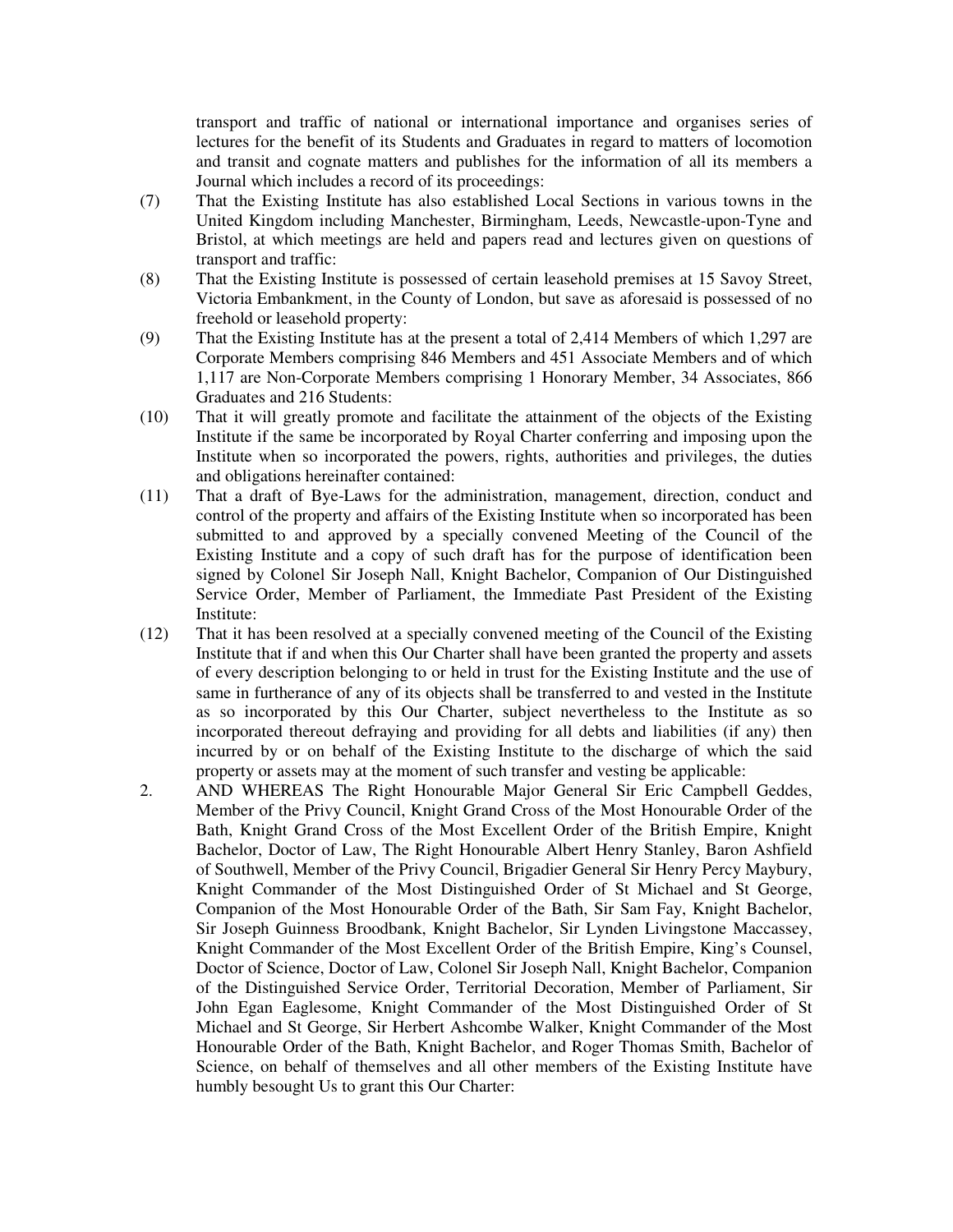AND WHEREAS it appears to Us that it would be in the interest of Our subjects and would conduce to the attainment of the objects of the Existing Institute and would further the improvement, development and study of the science and art of transport and traffic in our Dominions, and would tend to the solution of many important problems arising out of and involved in transit and locomotion if the prayer of the said petition were granted:

Now therefore know ye that We being always ready to give our Royal countenance and encouragement to all scientific social and charitable works the conduct and development of which are in the interest of our subjects do of our special grace certain knowledge and mere motion by these presents for Us our Heirs and Successors give grant and ordain that The Right Honourable Major General Sir Eric Campbell Geddes, Member of the Privy Council, Knight Grand Cross of the Most Honourable Order of the Bath, Knight Grand Cross of the Most Excellent Order of the British Empire, Knight Bachelor, Doctor of Law, The Right Honourable Albert Henry Stanley, Baron Ashfield of Southwell, Member of the Privy Council, Brigadier General Sir Henry Percy Maybury, Knight Commander of the Most Distinguished Order of St Michael and St George, Companion of the Most Honourable Order of the Bath, Sir Sam Fay, Knight Bachelor, Sir Joseph Guinness Broodbank, Knight Bachelor, Sir Lynden Livingstone Maccassey, Knight Commander of the Most Excellent Order of the British Empire, King's Counsel, Doctor of Science, Doctor of Law, Colonel Sir Joseph Nall, Knight Bachelor, Companion of the Distinguished Service Order, Territorial Decoration, Member of Parliament, Sir John Egan Eaglesome, Knight Commander of the Most Distinguished Order of St Michael and St George, Sir Herbert Ashcombe Walker, Knight Commander of the Most Honourable Order of the Bath, Knight Bachelor, and Roger Thomas Smith, Bachelor of Science, and all other persons who are now members of the Existing Institute or shall hereafter become members of the Institute hereby incorporated shall be one Body Corporate and Politic by the name of "The Institute of Transport", the general objects of which are to promote, encourage and co-ordinate the study and advancement of the science and art of transport in all its branches, to initiate and maintain investigation and research into the best means and methods of and appliances for transport, transit, locomotion and the conduct and handling of traffic and the most satisfactory solution of all problems involved therein and all questions ancillary or subsidiary thereto; to extend, increase and disseminate knowledge and exchange information and ideas in regard to all matters connected therewith and to assist and further in all practicable ways the development and improvement of transport, transit, locomotion and the conduct and handling of traffic in the higher interests of Our People; and by that name shall and may sue and be sued please and be impleaded in all Courts whether of law or equity either in Our Kingdom of Great Britain and Northern Ireland or in Our Colonies Dominous or Dependencies and shall have perpetual succession and a common seal which may changed or varied by it or at its pleasure:

AND WE DO HEREBY FURTHER GRANT AND ORDAIN that the said Institute hereby incorporated shall have and may exercise all or any other powers, rights, authorities and privileges and shall be subject to the duties and obligations hereinafter set forth and shall be entitled to the benefit of and be subject to the provisions hereinafter contained and such provisions shall have effect accordingly.

1. In this Our Charter unless the context otherwise requires – "The Institute" shall mean the Institute incorporated by this Our Charter which shall be called the Institute of Transport.

"The Council" shall mean the Council of the Institute.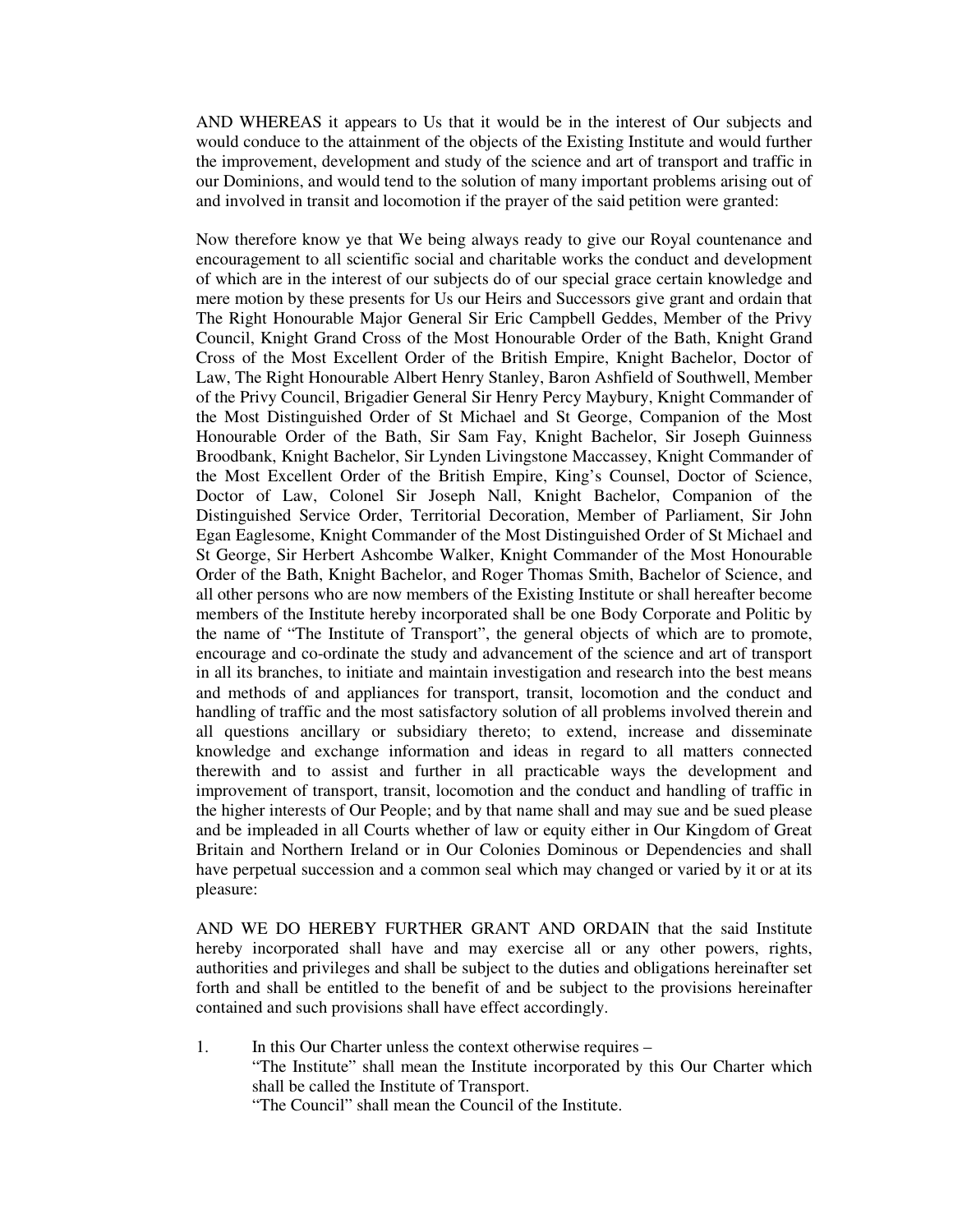"The Bye-Laws" shall mean the Bye-laws of the Institute for the time being in force under or by virtue of this Our Charter.

 Words importing the singular number only shall include the plural number and vice versa and words importing the masculine gender only shall include the feminine gender and words importing persons shall include Corporations.

- 2. The Institute shall have power
	- (i) To acquire, take over and accept by way of gift from the Existing Institute all the property, stocks, funds, securities and other assets of every description now belonging to the Existing Institute or held in trust for or for the use of the same and to undertake, execute and perform any trust or conditions affecting any such property, stocks, funds, securities or other assets or any of them shall at the moment of such acquisition be applicable and to give any trustees in whom any such property, stocks, funds, securities or other assets may be vested a valid receipt, discharge and indemnity for and in respect of the transfer or handing over the same to the Institute:
	- (ii) To purchase, take on lease or hire, accept on loan or as a gift or otherwise acquire and hold (without any further licence in Mortician) any lands, buildings, easements or hereditaments of any tenure, patents, patent-rights, trade-marks and any real or personal property of any descriptions whatsoever and to construct, provide, maintain, repair and alter any buildings, works, stores, plant and things which may from time to time be deemed requisite whether within Our Dominions or elsewhere for all or any of the purposes of the Institute but subject as regards any lands, tenements and hereditaments within Great Britain or Northern Ireland to the proviso contained in the last paragraph of this Article.
	- (iii) To erect, maintain, alter, repair or restore any library or lecture hall, dwelling house, office, room or other building or any part of the same for all or any of the purposes of the Institute or assist any such object and to manage the same and to provide the same with all proper and necessary furniture, fixtures, fittings, apparatus, appliances, books, conveniences and accommodation.
	- (iv) To hold or to take part in meetings and conferences for the purposes or in connection with all or any of the objects of the Institute.
	- (v) To form or to assist in forming and to make grants of money to or otherwise financially assist local branches, sections and committees of or in connection with the Institute in all parts of Our Dominions, or in foreign countries and to compile, print, publish, lend, sell or distribute the proceedings and reports of the Institute or any treatises, books, papers, pamphlets, statistics and information in English or any other knowledge, stimulating interest in and promoting the objects of the Institute and to take all other measures which may seem necessary for providing and maintaining an efficient organisation for the purpose of the Institute.
	- (vi) To provide or co-operate with other Societies, Associations, bodies or persons for the delivery of lectures, the holding of classes and examinations, the awarding of certificates, medals, premiums, scholarships and diplomas relating to and to make grants of money or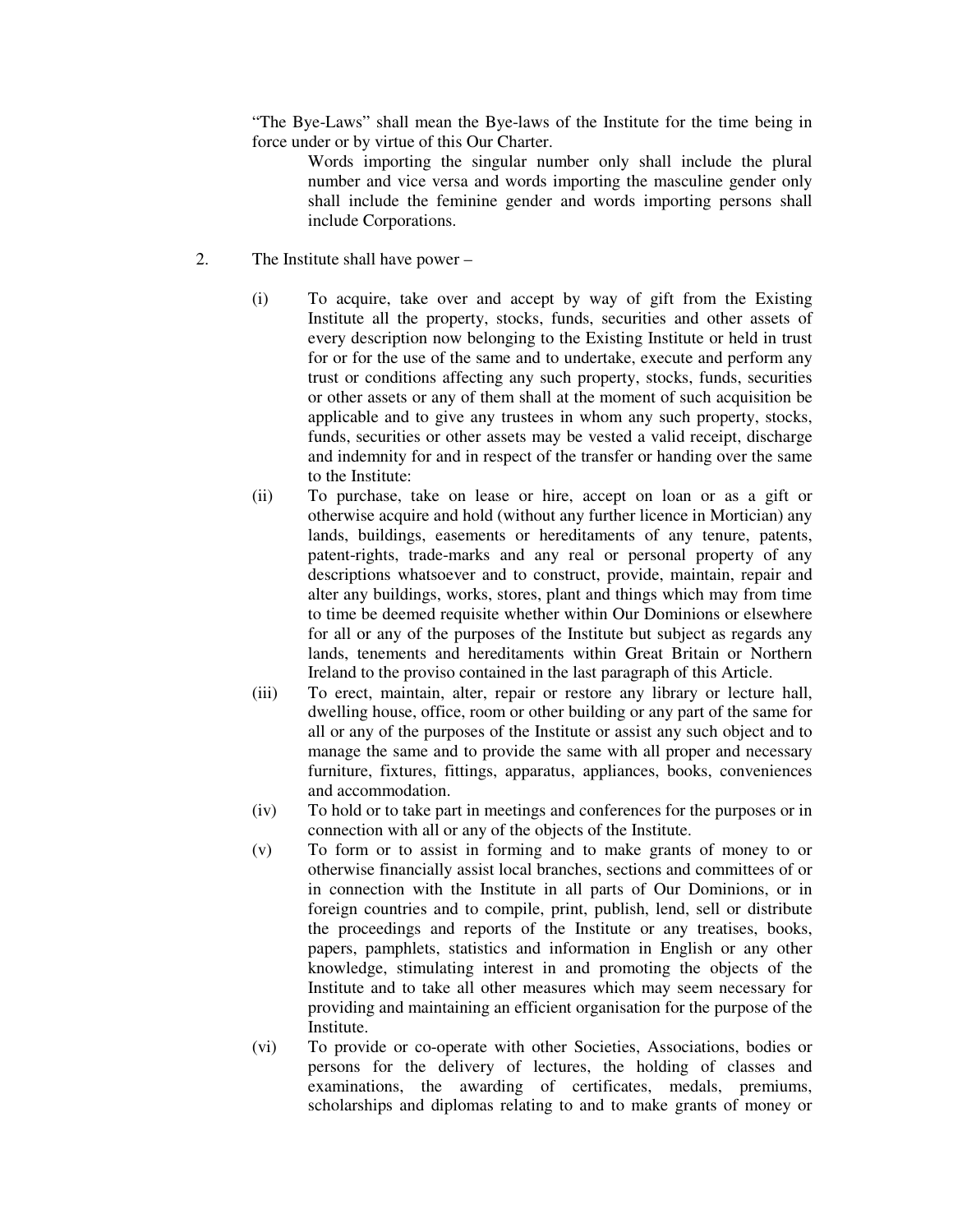otherwise financially assist research into all or any of the objects of the Institute, but so that every such certificate or diploma shall contain on its face a statement to the effect that it is not issue under, in pursuance or by virtue of any statutory or Government Sanction, but by the authority of the Institute only, and to form a Library of and to acquire, buy, sell, exchange, accept on loan or as a gift any books, papers, documents, statistics or other information and records, relating to the objects of the Institute.

- (vii) To hold or promote or join in the holding or promotion of Exhibitions of or Conferences in relation to systems of transport, means of locomotion and transit, methods of conducting or handling traffic, and appliances and apparatus connected therewith or all or any of the objects of the Institute, and to make grants of money, books, apparatus or otherwise for the purpose of promoting the objects of the Institute or any of them.
- (viii) To receive and accept donations, endowments and gifts of money, lands, hereditaments, stocks, funds, shares, securities and any other property and assets whatsoever and either subject or not subject to any special trusts or conditions and in particular to accept and take by way of gift and absorb upon any terms the undertaking and assets of any Society or body whether incorporated or not carrying on work similar to any work for the time being carried on by the Institute and to undertake all or any of the liabilities of any such other Institute or body, but so that any powers conferred by this paragraph shall be subject as regards Great Britain or Northern Ireland to the proviso contained in the last paragraph of this Article.
- (ix) To borrow or raise money for all or any of the objects of the Institute upon banking account or otherwise by the issue of or upon Mortgages, Debentures, Bonds, Bills of Exchange, Promissory Notes or other obligations or securities of the Institute and for or in connection with the same to charge by way of security all or any real or personal property of the Institute. Provided that no money shall be raised by mortgage on any real or leasehold property of the Institute situate in Great Britain or Northern Ireland without such consent or approval (if any) as may be by law required therefor.
- (x) To make and carry out any arrangement for joint working or cooperation with any local or municipal Authority or any Company, Corporation, Society, Association, body or persons whether Incorporated or not whose objects are similar to any objects of the Institute for the furtherance of those objects or of the objects of the Institute and to lend money either with or without security or give financial assistance by way of donation or subscription or otherwise to any such Authority, Company, Corporation, Society, Association, body or persons.
- (xi) To enter into any arrangements with any Department of our Imperial Government or of the Government of any part of our Dominions.
- (xii) To accumulate, improve, manage, develop, sell, exchange, lease, let or otherwise dispose of or mortgage or otherwise charge or deal with or turn to account all or any property or rights of the Institute. Provided that no disposition of any real or leasehold property situate in Great Britain or Northern Ireland shall be made without such consent or approval (if any) as may be by law required therefor.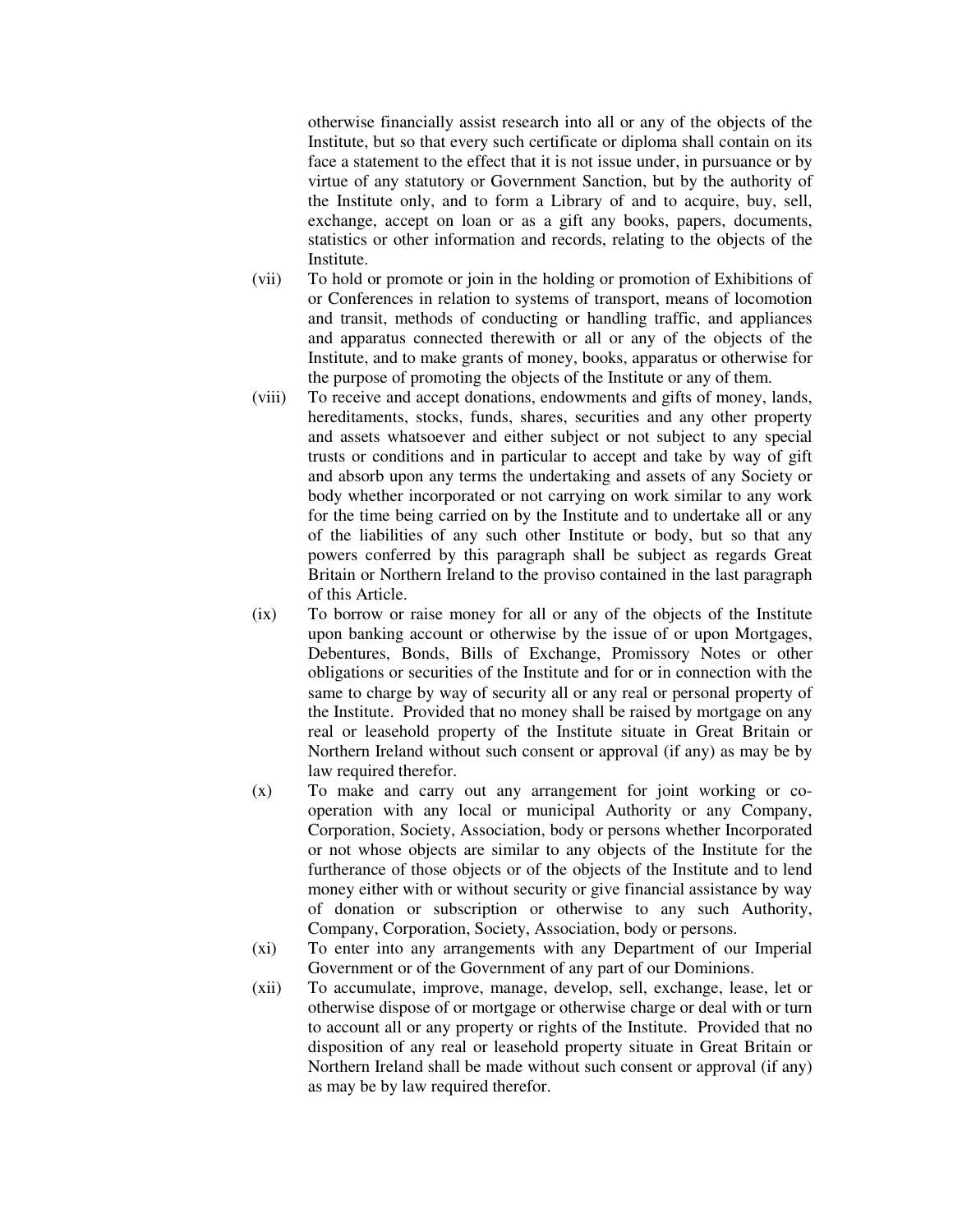- (xiii) To invest all moneys and funds of the Institute which are not immediately required to be expected for the purpose thereof and which the Council think proper to be invested in such circumstances as may be authorised with respect thereto by the Bye-laws of the Institute or by the powers contained in the instruments (if any) of gift of such moneys or funds or of the moneys or property from which the same shall have arisen or by the powers contained in any writing or writings under the hand or signed on behalf of the donor within six calendar months after the gift or so far as such instrument, writing or writings, do not extend to investments authorised by the law for the time being in force for the investment of trust funds or to deposit the same with any bank. Provided that the Institute shall not invest money in or retain any securities in respect whereof any liability exists unless the liability is of limited amount and is to be discharged or is capable, if the Council think fit, of being discharged within a fixed period from the date of investment but save as in this proviso mentioned nothing in this Our Charter shall prevent the Institute from the full exercise of any discretion or authority given by the donor in the choice of investments. All investments may be varied or transposed from time to time into or for other investments authorised according to the provisions of this paragraph with respect to the original investments or the proceeds thereof.
- (xiv) To grant, continue and pay such salaries, wages, pensions, gratuities, superannuation, retiring allowances, or other sums in recognition of services (whether rendered before or after the granting of this Our Charter) as may from time to time be sanctioned by the Council.
- (xv) To undertake, execute and perform any trusts or conditions affecting any real or personal property of any description acquired by the Institute.
- (xvi) To apply for and exercise any powers obtained under any supplementary Charter or Act of Parliament, Imperial or Colonial and whether Federal or Provincial, or under any act of the Legislature, concession or licence or any foreign country, which may be deemed expedient for any of the purposes of the Institute.
- (xvii) To do all such other acts and things as are or may be deemed incidental or conducive to the attainment of all or any of the purposes of the Institute or the exercise of all or any of its said powers.
- (xviii) Provided always that notwithstanding anything hereinbefore contained the annual value of the lands, tenements and hereditaments for the time being held by the Institute within Great Britain and Northern Ireland shall not at any one time exceed £5,000 but so that for all purposes of this paragraph the annual value of any such lands, tenements and hereditaments as aforesaid shall be deemed to be the annual value thereof for the purpose of the assessment of property tax thereon at the time when the Institute shall have become entitled in possession to the same and so also that all lands, tenements or hereditaments of any annual value devised or bequeathed to or for the benefit of the Institute by way of gift or any means may be accepted and held by the Institute but only upon the terms that if and so far as the holding of the same premises may cause the Institute to exceed such limit as aforesaid such premises shall be sold within one year from the date when the Institute shall have become entitled thereto in possession.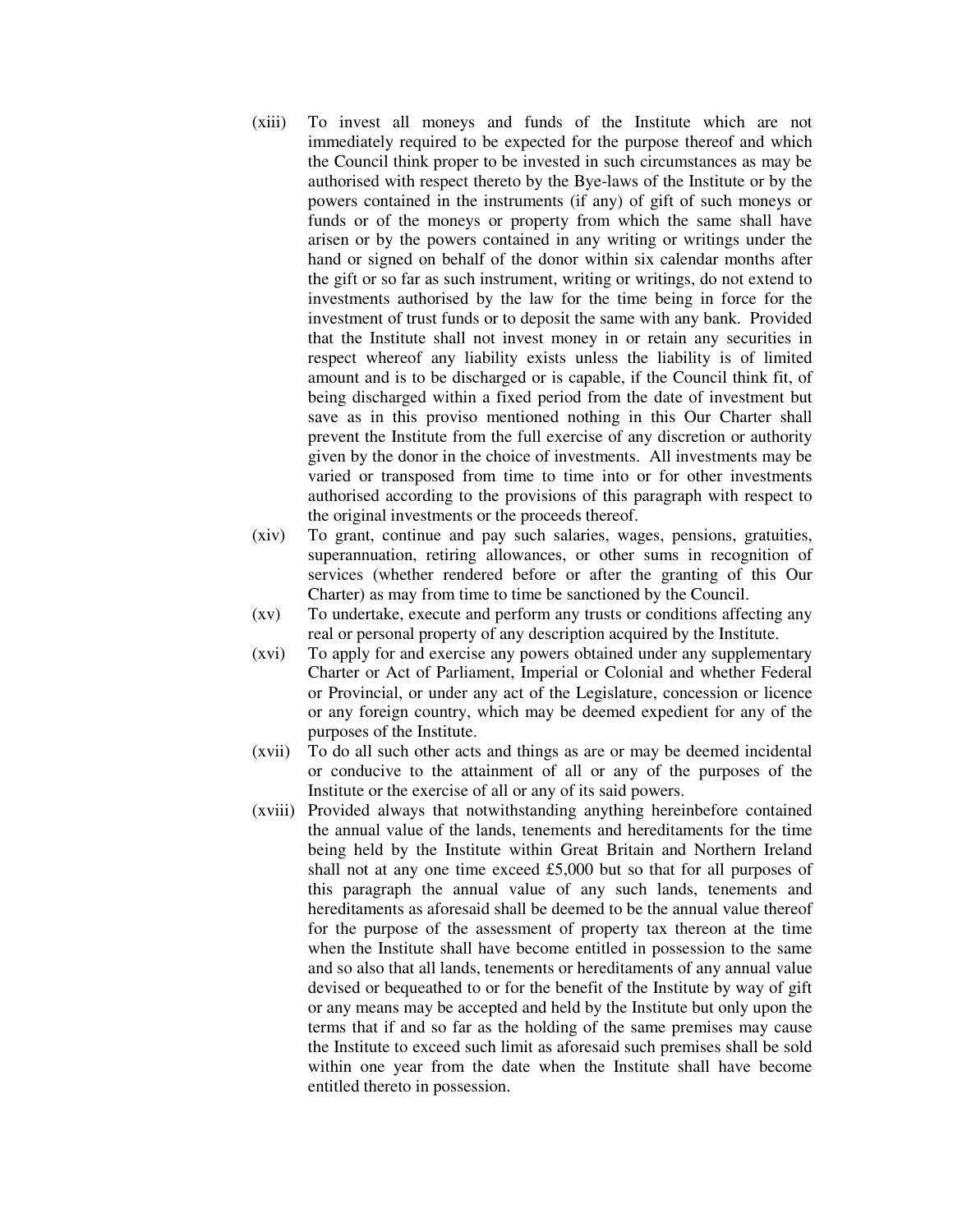- 3.(i) There shall be a Patron and an Honorary President of the Institute. We do hereby reserve to Ourselves to be the First Patron after granting of this Our Charter. Subsequent Patrons shall from time to time be such persons as may accept that office upon the request of the Council:
- (ii) The Honorary President shall be the Honorary President of the Existing Institute – His Royal Highness the Prince of Wales and thereafter such person as may from time to time accept the office upon the request of the Council:
- (iii) The President of the Institute shall be Robert Hope Selbie, Commander of the Most Excellent Order of the British Empire, and after he shall have ceased to be President, the President shall be such person as may from time to time be elected to that office in pursuance of the Bye-laws.
- (iv) The Vice-Presidents shall be Sir Robert Francis Dunnell, Baronet, Knight Commander of the Most Honourable Order of the Bath, Sir Henry White-Smith, Knight Bachelor, Commander of the Most Excellent Order of the British Empire, Roger Thomas Smith, Bachelor of Science, Walter Henry Gaunt, Officers of the Most Excellent Order of the British Empire, Philip Burtt and Richard Stephen Tilling, and after they shall have ceased to be Vice-Presidents, the Vice Presidents shall be such persons as may from time to time be elected tot hat office in pursuance of the Bye-laws.
- (v) The property and affairs of the Institute shall, subject to the provisions of this Our Charter, be administered, managed, directed and controlled by the Council, which may exercise for that purpose all powers, rights and authorities conferred upon them by the Bye-laws or Bye-law in that behalf enabling them.
- (vi) The Council shall be the Council of the Existing Institute until the election of a new Council in pursuance of the Bye-laws.
- 4. An Annual General Meeting of Corporate Members of the Institute as defined in the Byelaws, shall be held once in every year in which the Institute is incorporated by this Our Charter and the Council shall lay before such Annual General Meeting the accounts of the Institute and the Report of the Council and at such meeting Auditors shall be elected and such other business done as is prescribed by the Bye-laws.
- 5. The Accounts to be submitted to the Annual General Meeting shall be audited by a duly qualified Accountant.
- 6. All property now belonging to or held in Trust for the Existing Institute shall from the date of this Our Charter vest in the Institute.
- 7. The affairs of the Institute shall be managed and regulated in accordance with the Byelaws. Any of the Bye-laws and new Bye-Laws may from time to time be altered, added to or repealed in manner provided by the Bye-laws and any new Bye-laws may from time to time be made in the like manner. Provided that no new Bye-laws no alteration of or addition to any of the Bye-laws shall have any force or effect if it be repugnant to any of the provisions of this Our Charter or to the Laws of Our Realm and that no such new Bye-law, alterations, addition or repeal shall take effect until the same has been submitted to and approved by the Lords of our Privy Council of which approval the certificate of the Clerk of the Council shall be sufficient evidence.
- 8. The income and property of the Institute whencesoever derived, shall be applied solely towards the promotion of the objects of the Institute, and no portion thereof shall be paid or transferred directly or indirectly by way of dividend, bonus or otherwise howsoever by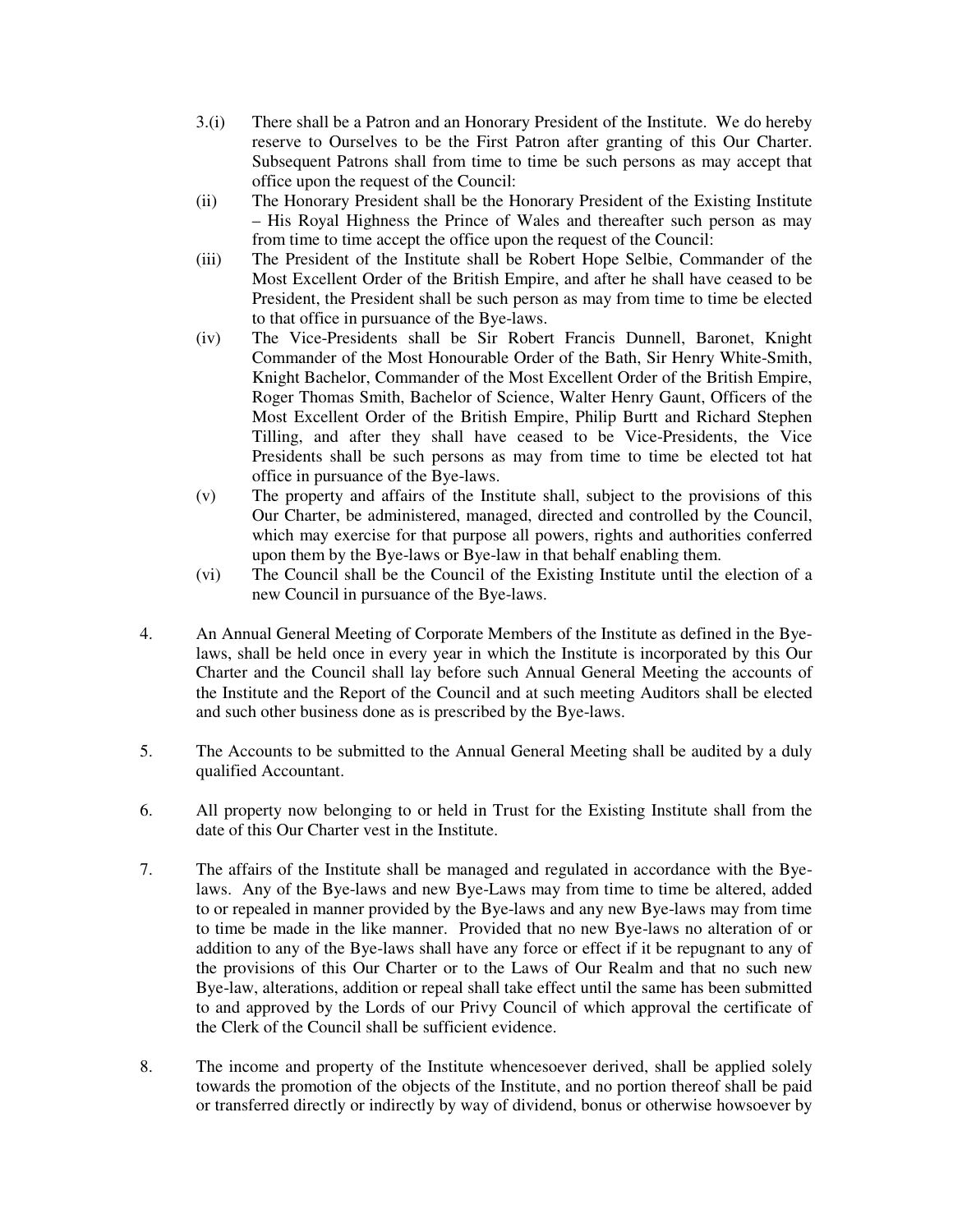way of profit to the members of the Institute or any of them: Provided that nothing herein shall prevent the payment in good faith of interest at a rate not exceeding five per centum per annum, on any loan advanced by members of the Institute to promote the objects of the Institute, or of reasonable and proper remuneration to any officer or servant of the Institute or (subject to the provisions hereinafter contained) to any Member of the Institute, in return for any services actually rendered to the Institute, or undertaken by the authority of the Council to promote the objects of the Institute, nor exclude anyone who may be a member of the Institute, from any grant made in furtherance of any objects of the Institute, nor prevent the gratuitous distribution among, or sale at a discount to, members of the Institute of any books or other publications, whether published by the Institute or otherwise, relating to all or any of its objects as above set forth: but so that non Member of the Council of the Institute shall be appointed to any salaried office of any office paid by fees and no grant, remuneration or other benefit in money or money's worth shall be given to any Member of the Council, except repayment of out-of-pocket expenses, and interest at the rate aforesaid on money lent, or reasonable and proper rent for premises demised or let to the Institute: Provided that this provision shall not apply to any payment to any railway, tramway, gas, electric, lighting, water, cable, telegraph, telephone or wireless Company of which a Member shall not be bound to account for any share of profits he may receive in respect of any such payment.

- 9. The debts and liabilities of the Institute shall at all times be discharged by the Institute provided that the liability of the Members of the Institute for such debts and liabilities shall not at any time exceed the amount of the entrance fee, annual subscription and other sums if any, due by the Members of the Institute, and every Member of the Institute undertakes to contribute to the assets of the Institute in the event of the same being wound up during the time that he is a member r within one year afterwards for payment of the debts and liabilities of the Institute contracted before the time at which he ceases to be a member and to the costs charges and expenses of winding up the same, and for adjustment of the rights of the contributors amongst themselves, such sum as may be required not exceeding £1.
- 10. AND WE DO HEREBY FURTHER DECLARE that when the Institute shall cease to be an Institute for the purposes aforesaid and the affairs thereof shall have been completely wound up and its debts and obligations fully discharges this Our Charter shall be absolutely void, but that, if on the winding up or dissolution of the Institute, there shall remain, after the satisfaction of all its debts, liabilities and obligations, any property whatsoever, the same shall not be paid to or distributed among the members of the Institute or any of them, but shall (subject to any special trusts affecting the same) be given and transferred to some other Association or Associations having objects similar to the objects of the Institute to be determined by the Council at or before the time of dissolution or in default thereof by a Judge of Chancery Division of Our High Court of Justice.
- 11. AND WE do for Ourself Our Heirs and Successors GRANT AND DECLARE that this Our Charter or the enrolment thereof shall be in all timings valid and effectual in law according to the true intent and meaning of the same and shall be recognised as valid and effectual by all Our Courts and Judges in Our Colonies Dominions and Dependencies and by all other officers, person and Bodies Politic and Corporate whom it doth concern and that the same shall be construed in the most favourable and beneficial sense and for the best advantage of the Institute as well in all Our several Courts of Record in Our Colonies, Dominions or Dependencies as elsewhere notwithstanding any non-recital or mis-recital, uncertainty or imperfection in this Our Charter.

In Witness where Wee have caused these Our Letters to be made Patent.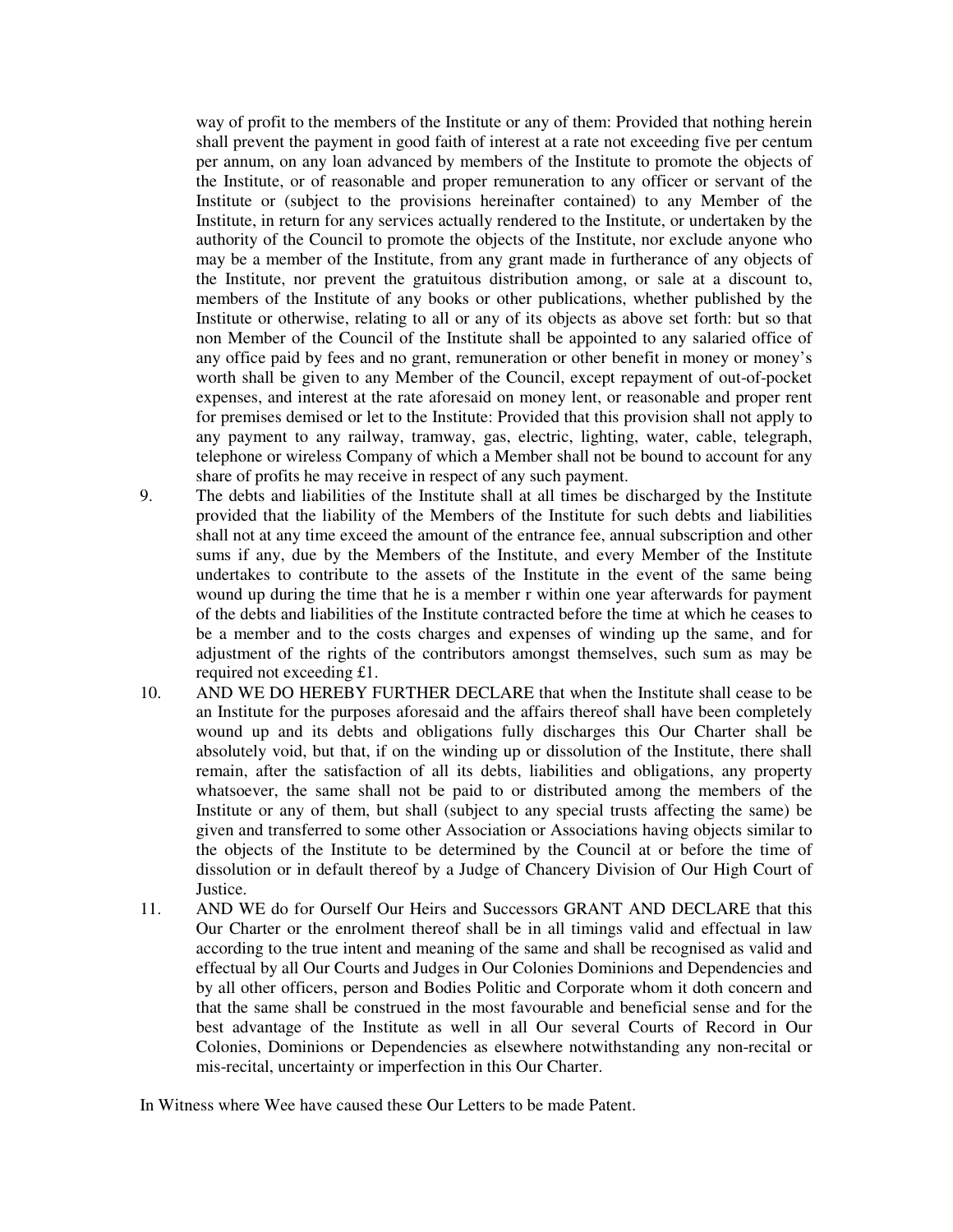Witness Ourself at Westminster the  $16<sup>th</sup>$  day of November, in the Seventeenth Year of Our Reign.

By Warrant under the King's Sign Manual.

SCHUSTER.

### **SUPPLEMENTAL CHARTER**

ELIZABETH THE SECOND by the Grave of God of the United Kingdom of Great Britain and Northern Ireland and of Our other Realms and Territories Queen, Head of he Commonwealth, Defender of the Faith:

#### TO ALL WHOM THESE PRESENTS SHALL COME, GREETING!

WHEREAS His Majesty King George the Fifth in the year of our Lord Once thousand nine hundred and twenty-six by Royal Charter dated the sixteenth day of November in the seventeenth year of His Reign (hereinafter referred to as "the original Charter") constituted a Body Corporate and Politic by the name of "The Institute of Transport" (hereinafter referred to as "the Institute") with perpetual succession and a Common Seal:

AND WHEREAS the Institute has presented unto us an humble Petition praying that We would be graciously pleased to grant it a Supplemental Charter altering its name and making such further provision as is hereinafter set forth:

NOW THEREFORE KNOW YE that We having taken the said Petition into Our Royal Consideration by virtue of Our Prerogative Royal and moved thereto by Our desire to further the objects of the Institute for Ourself, Our Heirs and Successors in addition to and notwithstanding anything to the contrary contained in the original Charter have granted and declared and are graciously pleased to grant and declare as follows namely:

- 1. The Institute shall henceforth be known by the name of "The Chartered Institute of Transport" and reference to "the Institute" in the original Charter and Bye-laws shall be construed accordingly.
- 2. The Institute may, by Resolution passes by a majority of not less than three-fourths of the Corporate Members present and voting at an Extraordinary General Meeting of the Institute, amend or add to the original Charter or this Our Supplemental Charter and such amendments or additions shall, when allowed by Us, Our Heirs, or Successors in Council, become effectual so that the original Charter and this Our Supplemental Charter shall thenceforth continue and operate as if they had originally been granted and made as so amended or added to. This Article shall apply to the original Charter or this Our Supplemental Charter as amended or added to in manner aforesaid.

IN WITNESS whereof We have caused these Our Letter to be made Patent.

WITNESS Ourself at Westminster the  $12<sup>th</sup>$  day of March, in the Twentieth year of Our Reign.

BY WARRANT under the Queen's Sign Manual.